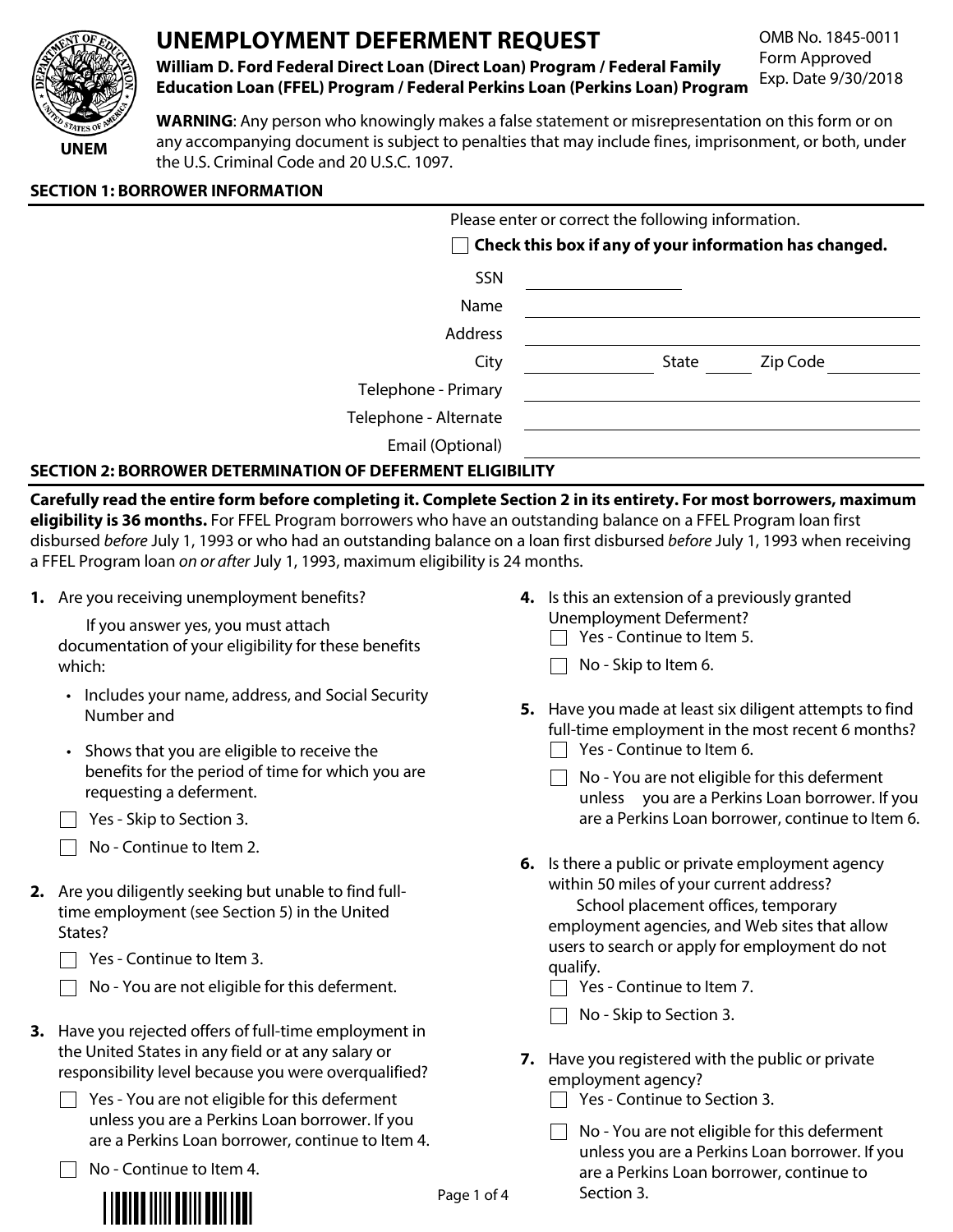## SECTION 3: BORROWER REQUESTS, UNDERSTANDINGS, CERTIFICATIONS, AND AUTHORIZATION

#### I request:

- To defer repayment of my loans for the period during which I meet the eligibility criteria in Section 2.
- That my deferment begin on the date I became unemployed or began working less than full time unless I provide a later date:
- $\blacksquare$  If indicated, to make interest payments during deferment.

#### I understand that:

- $\blacksquare$  I am not required to make payments of loan principal or interest during my deferment.
- My deferment will begin on the later of the date I became eligible for the deferment or the date I requested.
- If I am a Direct Loan or FFEL Program borrower, my deferment will end on the earlier of the date I exhaust my maximum eligibility for the deferment, 12 months from the date my deferment begins, or on the date I am no longer eligible for the deferment for another reason.
- If I am a Perkins Loan borrower, my deferment will end on the earlier of the date I exhaust my maximum eligibility for the deferment, 6 months from the date my deferment begins, or on the date I am no longer eligible for the deferment for another reason.
- $\cdot$  If Lam a Perkins Loan borrower, I will receive a 6-month post-deferment grace period beginning on the date I no longer qualify for the deferment.
- Interest may capitalize on my loan during or at the expiration of my deferment or forbearance, but interest never capitalizes on a Perkins Loan.
- Instead of deferment, I may be eligible for a repayment plan that determines my monthly payment amount based on my income and that I can visit StudentAid.gov/IDR for more information.

#### I certify that:

- I became unemployed or began working less than full time on:
- Fig. The information I have provided on this form is true and correct.
- $\cdot$  I will provide additional documentation to my loan holder, as required, to support my deferment eligibility.
- I will notify my loan holder immediately when my eligibility for the deferment ends.
- I have read, understand, and meet the eligibility requirements in Section 2.

**I authorize** the entity to which I submit this request and its agents to contact me regarding my request or my loans at any cellular telephone number that I provide now or in the future using automated telephone dialing equipment or artificial or prerecorded voice or text messages.

2020 Borrower's Signature and Superior Section 1, 2020 1, 2020 1, 2020 1, 2020 1, 2020 1, 2020 1, 2020 1, 2020

#### SECTION 4: INSTRUCTIONS FOR COMPLETING THE DEFERMENT REQUEST

Type or print using dark ink. Enter dates as month-day-year (mm-dd-yyyy). Example: March 14, 2015 = 03-14-2015. Include your name and account number on any documentation that you are required to submit with this form. If you want to apply for a deferment on loans that are held by different loan holders, you must submit a separate deferment request to each loan holder. Return the completed form and any required documentation to the address shown in Section 6.

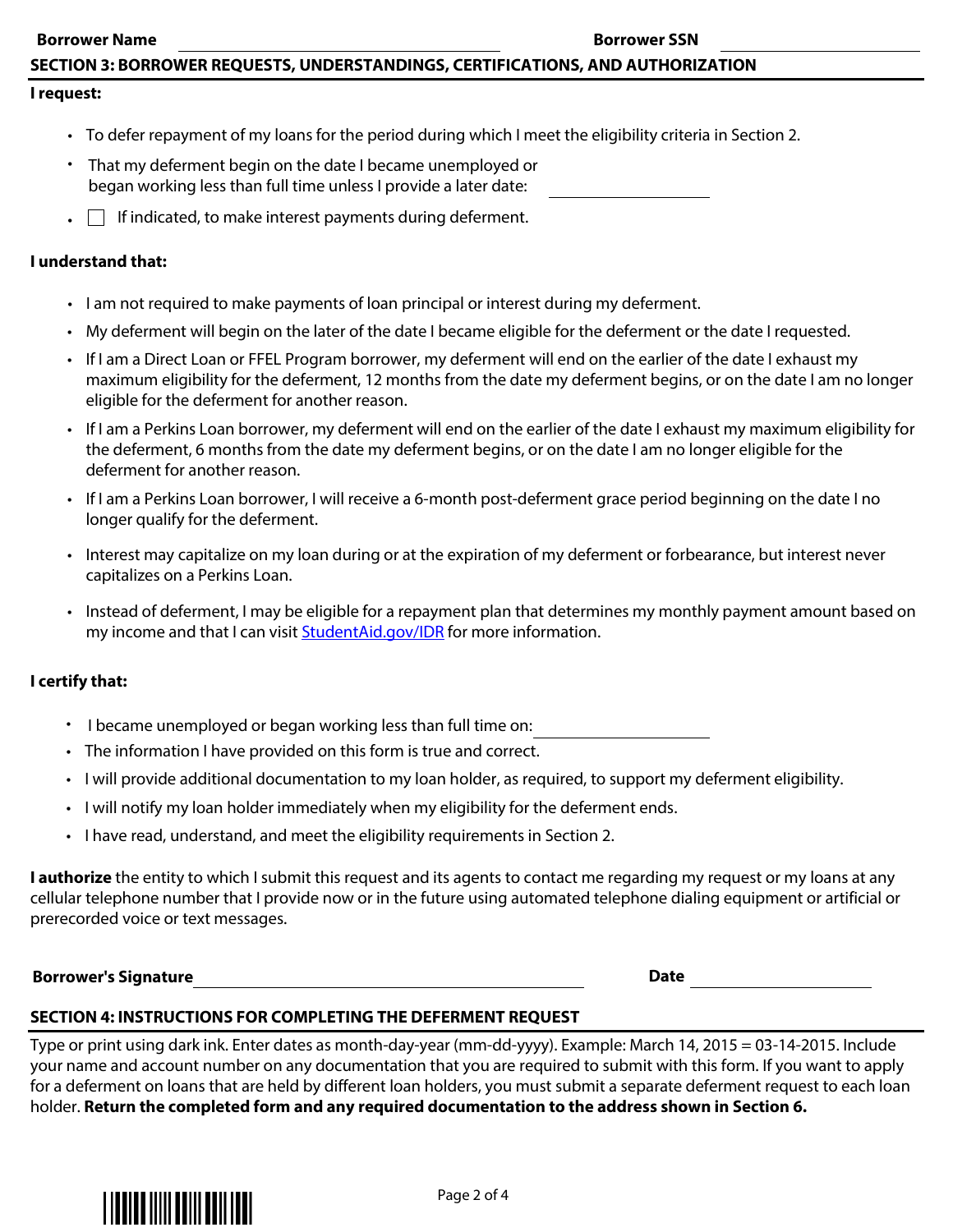## **SECTION 5: DEFINITIONS**

**Capitalization** is the addition of unpaid interest to the principal balance of your loan. Capitalization causes more interest to accrue over the life of your loan and may cause your monthly payment amount to increase. Interest never capitalizes on Perkins Loans. Table 1 (below) provides an example of the monthly payments and the total amount repaid for a \$30,000 unsubsidized loan. The example loan has a 6% interest rate and the example deferment or forbearance lasts for 12 months and begins when the loan entered repayment. The example compares the effects of paying the interest as it accrues or allowing it to capitalize.

A deferment is a period during which you are entitled to postpone repayment of your loans. Interest is not generally charged to you during a deferment on your subsidized loans. Interest is always charged to you during a deferment on your unsubsidized loans. On loans made under the Perkins Loan Program, all deferments are followed by a post-deferment grace period of 6 months, during which time you are not required to make payments.

The Federal Family Education Loan (FFEL) Program includes Federal Stafford Loans, Federal PLUS Loans, Federal Consolidation Loans, and Federal Supplemental Loans for Students (SLS).

The Federal Perkins Loan (Perkins Loan) Program includes Federal Perkins Loans, National Direct Student Loans (NDSL), and National Defense Student Loans (Defense Loans).

**Full-time employment** is defined as working at least 30 hours per week in a position expected to last at least 3  $\overline{\phantom{a}}$  consecutive months.

The **holder** of your Direct Loans is the Department. The holder of your FFEL Program loans may be a lender, guaranty agency, secondary market, or the Department. The holder of your Perkins Loans is an institution of higher education or the Department. Your loan holder may use a servicer to handle billing and other communications related to your loans. References to "your loan holder" on this form mean either your loan holder or your servicer.

A subsidized loan is a Direct Subsidized Loan, a Direct Subsidized Consolidation Loan, a Federal Subsidized Stafford Loan, portions of some Federal Consolidation Loans, Federal Perkins Loans, NDSL, and Defense Loans.

An **unsubsidized loan** is a Direct Unsubsidized Loan, a Direct Unsubsidized Consolidation Loan, a Direct PLUS Loan, a Federal Unsubsidized Stafford Loan, a Federal PLUS Loan, a Federal SLS, and portions of some Federal Consolidation Loans.

The **United States**, for the purpose of this deferment, includes any state of the Union, the District of Columbia, the Commonwealth of Puerto Rico, American Samoa, Guam, the Virgin Islands, the Commonwealth of the Northern Mariana Islands, the Freely Associated States (the Republic of the Marshall Islands, the Federated States of Micronesia, and the Republic of Palau), and U.S. military bases and embassy compounds in foreign countries.

The William D. Ford Federal Direct Loan (Direct Loan) Program includes Federal Direct Stafford/Ford (Direct Subsidized) Loans, Federal Direct Unsubsidized Stafford/ Ford (Direct Unsubsidized) Loans, Federal Direct PLUS (Direct PLUS) Loans, and Federal Direct Consolidation (Direct Consolidation) Loans.

| Treatment of Interest with<br><b>Deferment/Forbearance</b> | Loan Amt. | <b>Capitalized</b><br><b>Interest</b> | <b>Outstanding</b><br><b>Principal</b> | <b>Monthly</b><br><b>Payment</b> | Number of  <br><b>Payments</b> | Total Repaid |
|------------------------------------------------------------|-----------|---------------------------------------|----------------------------------------|----------------------------------|--------------------------------|--------------|
| Interest is paid                                           | \$30,000  | \$0                                   | \$30,000                               | \$333                            | 120                            | \$41,767     |
| Interest is capitalized at the<br>lend                     | \$30,000  | \$1,800                               | \$31,800                               | \$353                            | 120                            | \$42,365     |
| Interest is capitalized<br>quarterly and at the end        | \$30,000  | \$1,841                               | \$31,841                               | \$354                            | 120                            | \$42,420     |

## Table 1. Capitalization Chart

## SECTION 6: WHERE TO SEND THE COMPLETED DEFERMENT REQUEST

Return the completed form and any documentation to: (If no address is shown, return to your loan holder.)

University of Wisconsin - Stevens Point (L9) Heartland ECSI P.O. Box 1278 Wexford, PA 15090

If you need help completing this form, call:  $\left($  If no phone number is shown, call your loan holder.)

https://heartland.ecsi.com 1-888-549-3274